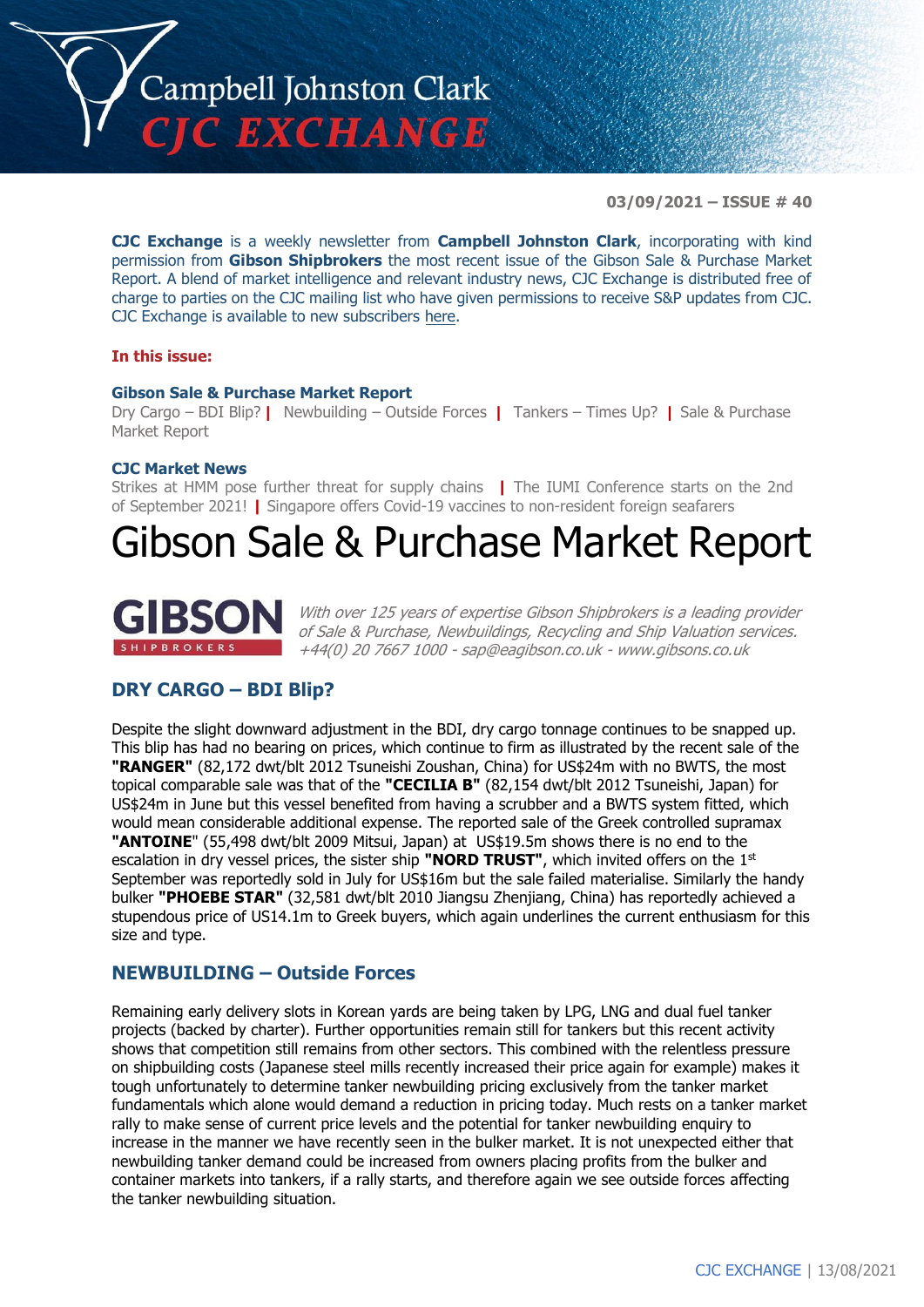

# **TANKERS – Times Up?**

August drew to a close as quietly as it began, with little activity to report in these last days of the traditionally quiet S&P summer season, and with that activity being mainly focused on older tonnage being sold for dedicated projects rather than as a countercyclical investment. One potentially interesting development is the announcement of the auction sale of two modern MRs in Rotterdam on September 24th - that is, of the **"MARVIN STAR"** and **"MARVIN INDEPENDENCE"** (both 49,989 dwt/blt 2018 Hyundai Mipo) (Note: there have been unverified reports of the sale of a third sister, the **"MARVIN CONFIDENCE"**, under arrest in Greece). The ships are likely to attract much interest from different buyers, considering the amount of capital and variety of buyers available for modern product tankers, and will set a welcome benchmark for values in this segment (even allowing for the usual discounts expected for auction vessels).

It will also be interesting to see if this sale ends up being a one-off, or the start of a series of arrests and liquidation sales to come later. Given the protracted nature of the current downturn in freight rates, and little prospect of change in the short term, the latter case would hardly be surprising. Pureplay tanker owners, especially those with smaller fleets, are likely to be dealing with steadily wilting balance sheets, and their creditors running short of patience, leaving the stage set for many uncomfortable discussions ahead between the various parties in the coming months.

# **Gibson Sale & Purchase Market Report**

| <b>Vessel Name</b>                                 | <b>DWT</b> | <b>Built</b> | Yard                                    | <b>Buyers</b>               | Price $(\frac{2}{3}$ /m) | <b>Notes</b>                                                     |  |  |
|----------------------------------------------------|------------|--------------|-----------------------------------------|-----------------------------|--------------------------|------------------------------------------------------------------|--|--|
| <b>BULKERS</b>                                     |            |              |                                         |                             |                          |                                                                  |  |  |
| STELLA HOPE + STELLA NAOMI +<br><b>STELLA NORA</b> | 180,000    | all 2016     | Dalian / SWS / Undisclosed<br>SWS (CHN) | buyer                       | 44 each                  |                                                                  |  |  |
| <b>SDTR IRENE</b>                                  | 84,800     | 2021         | Dalian No. 2<br>(CHN)                   | Undisclosed<br>buyer        | 36                       | Dely 7/22.                                                       |  |  |
| <b>RANGER</b>                                      | 82,172     | 2012         | <b>Tsuneishi</b><br>Zhoushan<br>(CHN)   | <b>Undisclosed</b><br>buyer | 24                       | SS due 7/22. No<br><b>BWTS</b>                                   |  |  |
| <b>OKEANOS BLISS</b>                               | 76,636     | 2008         | Imabari (JPN)                           | Castor<br><b>Maritime</b>   | 18.75                    | DD due 10/21.                                                    |  |  |
| <b>OCEAN SUCCESS</b>                               | 56,815     | 2011         | <b>Tianjin</b><br>Xingang (CHN) buyer   | <b>Undisclosed</b>          | high 15                  | Tier II. Dely $+$ SS<br>due 11/21.                               |  |  |
| <b>CRESSIDA</b>                                    | 55,614     | 2006         | <b>NACKS (CHN)</b>                      | Chinese<br>buyer            | 16                       | SS psd 7/20. No<br>BWTS.                                         |  |  |
| <b>ANTOINE</b>                                     | 55,498     | 2009         | Mitsui (JPN)                            | Undisclosed<br>buyer        | 19.5                     | <b>BWTS fitted. Inc</b><br>BSI (97%) linked<br>TC to 10/21-2/22. |  |  |
| <b>SIBULK TRADITION</b>                            | 53,206     | 2008         | Iwagi (JPN)                             | Chinese<br>buyer            | 16                       | SS due 7/22.                                                     |  |  |
| S'HAIL AL RUWAIS                                   | 52,817     | 2001         | Onomichi<br>(JPN)                       | Chinese<br>buyer            | 9.2                      | SS due 9/21.                                                     |  |  |
| <b>TEIZAN</b>                                      | 50,448     | 2011         | Oshima Zosen Undisclosed<br>(JPN)       | buyer                       | 21.1                     | Oppen hatch. SS<br>psd 11/20. BWTS<br>fitted.                    |  |  |
| <b>NICOLINE BULKER</b>                             | 38,191     | 2012         | <b>Naikai</b><br>Innoshima<br>(JPN)     | <b>Pacific Basin</b>        | 20.2                     | Prompt dely. SS<br>due 1/22.                                     |  |  |
| <b>HOUSTON PEARL</b>                               | 35,914     | 2011         | Hyundai Mipo<br>(KRS)                   | Undisclosed<br>buyer        | 18.4                     | Open hatch. SS<br>psd 1/21. BWTS<br>fitted.                      |  |  |

#### **S&P SALES**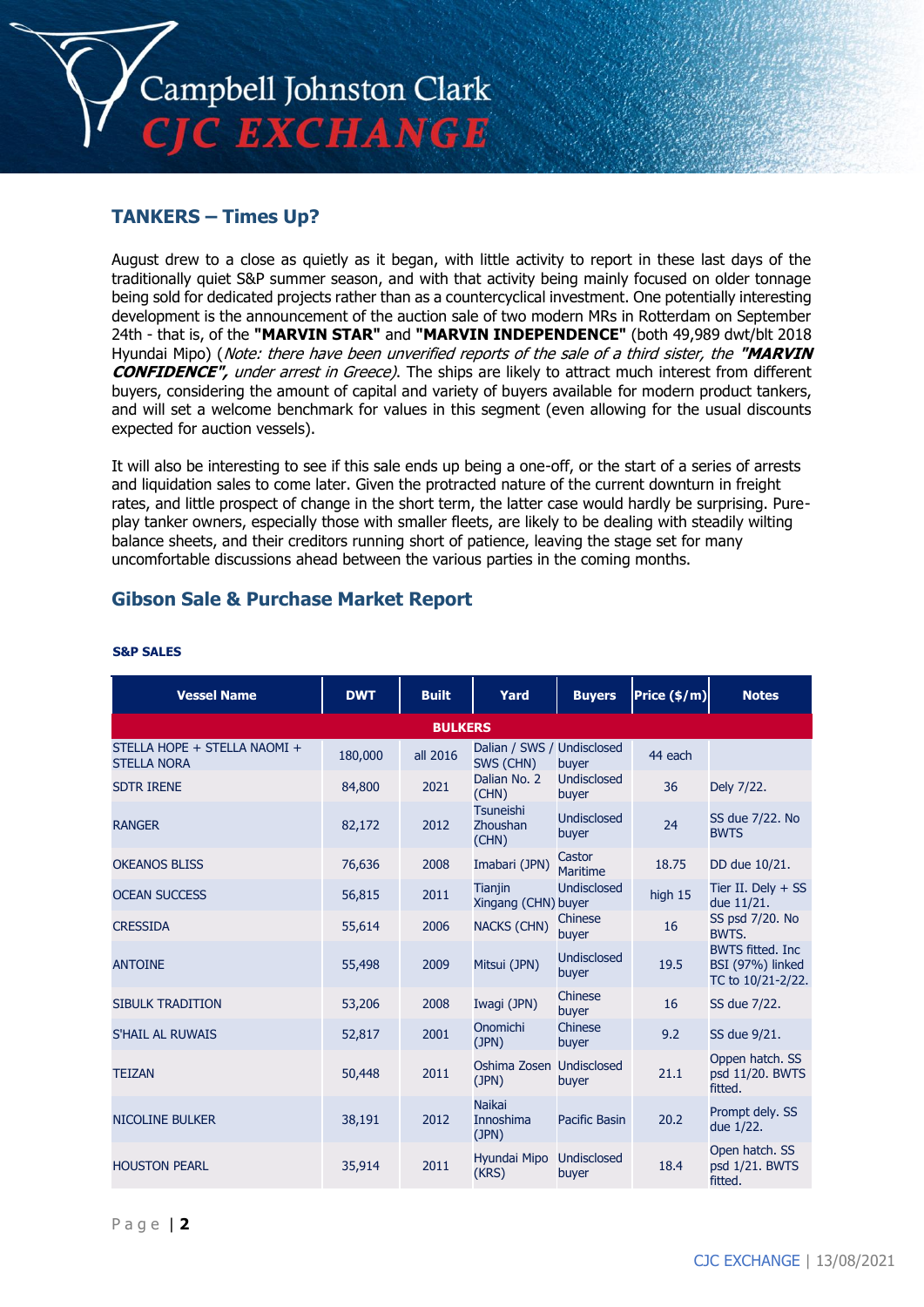# Campbell Johnston Clark<br>CJC EXCHANGE

| <b>PHOEBE STAR</b>                       | 32,581  | 2010               | <b>Jiangsu</b><br>Zhenjiang<br>(CHN) | <b>Greek buyer</b>                          | 14.1                          | SS psd 12/20.                                         |  |  |  |
|------------------------------------------|---------|--------------------|--------------------------------------|---------------------------------------------|-------------------------------|-------------------------------------------------------|--|--|--|
| <b>ATHOS</b>                             | 30,618  | 2007               | Cochin (IND)                         | <b>Undisclosed</b><br>buyer                 | 11.1                          | SS psd 7/21.                                          |  |  |  |
| <b>TANKERS</b>                           |         |                    |                                      |                                             |                               |                                                       |  |  |  |
| <b>STARLIGHT VENTURE</b>                 | 318,825 | 2004               | Hyundai Ulsan Nigerian<br>(KRS)      | buyer                                       | 30                            | SS psd 1/20.                                          |  |  |  |
| <b>OCEAN VENUS</b>                       | 49,911  | 2006               | SLS (KRS)                            | <b>Undisclosed</b><br>buyer                 | 6.95(A)                       | Xihe Group forced<br>sale. Pumproom.<br>SS due 11/21. |  |  |  |
|                                          |         |                    | <b>GENERAL CARGO / MULTI PURPOSE</b> |                                             |                               |                                                       |  |  |  |
| BF TIMARU + BF CALOOSA                   | 11,000  |                    | 2006+2007 Daehan (KRS)               | Undisclosed<br>buyer                        |                               | 22 en bloc 697 TEU. Geared.                           |  |  |  |
| CHENG LU 28 + CHENG LU 29                | 8,000   | 2011+2012 Richland | <b>Zhejiang</b><br>(CHN)             | Chinese<br>buyer                            | <b>RMB</b><br>$21.03 + 24.22$ | Gearless.                                             |  |  |  |
| <b>CONTAINERS / RO-RO / REEFER / PCC</b> |         |                    |                                      |                                             |                               |                                                       |  |  |  |
| <b>XIN FENG YANG PU</b>                  | 68,383  | 2006               | Hanjin Hi<br>(KRS)                   | <b>Undisclosed</b><br>buyer                 | 30                            | 5089 TEU.<br>Gearless. SS due<br>5/22.                |  |  |  |
| XIN FENG YANG ZIJIANG                    | 51.059  | 2002               | Samsung<br>(KRS)                     | <b>MSC</b>                                  | 30                            | 3739 TEU.<br>Geared.                                  |  |  |  |
| <b>BUSAN TRADER</b>                      | 34,567  | 2009               | <b>STX Jinhae</b><br>(KRS)           | <b>Undisclosed</b><br>buyer                 | 35                            | 2602 TEU.<br>Geared.                                  |  |  |  |
| <b>SAN ANTONIO</b>                       | 28,197  | 2008               | Hyundai Mipo<br>(KRS)                | Seabord<br><b>Marine</b>                    | 32.5                          | 2602 TEU.<br>Geared.                                  |  |  |  |
| <b>VEGA SIGMA</b>                        | 13,668  | 2007               | Qingshan<br>(CHN)                    | <b>MSC</b>                                  | 15.5                          | 1118 TEU.<br>Geared. SS due<br>11/22.                 |  |  |  |
| <b>XIANG SHUN</b>                        | 13,109  | 1997               | <b>Ysselwerf</b><br>(NTH)            | <b>Sinokor</b><br>Merchant<br><b>Marine</b> | 5.8                           | 1050 TEU.<br>Gearless. Ice 1A.<br>SS due 5/22.        |  |  |  |

#### **NEWBUILDING ORDERS**

| <b>Ordering Client</b>   | Vessel Type Size / No.        | of units              | <b>Shipyard</b><br>(Country)             | <b>Delivery</b> | Price (\$m) | <b>Notes</b>                                                       |  |
|--------------------------|-------------------------------|-----------------------|------------------------------------------|-----------------|-------------|--------------------------------------------------------------------|--|
|                          |                               | <b>BULKERS</b>        |                                          |                 |             |                                                                    |  |
| <b>Jadroplov</b>         | <b>Ultramax</b>               | 63,000 dwt<br>$x$ 2+1 | ??? (CHN)                                | 2023            |             |                                                                    |  |
| Fednav                   | Handysize                     | 34,500 dwt<br>x10     | Oshima Zosen<br>(JPN)                    | 2023-2024       |             | Lakes fitted. Bio-<br>fuel capable.                                |  |
|                          |                               |                       | <b>CONTAINERS / RO-RO / REEFER / PCC</b> |                 |             |                                                                    |  |
| <b>OOCL</b>              | Containership $\frac{1}{x}$ 5 | 16,000 TEU            | <b>NACKS (CHN)</b>                       | 2024-2025       |             |                                                                    |  |
| <b>OOCL</b>              | Containership $\frac{10}{x}$  | 16,000 TEU            | <b>DACKS (CHN)</b>                       | 2024-2025       |             |                                                                    |  |
| Asiatic/Atlantic Lloyd   | Containership <sup>"</sup>    | 7,100 TEU             | Dalian (CHN)                             | 2023            |             | *Declared<br>options. Ammonia<br>ready. EEDI<br>Phase 3. Tier III. |  |
| Capital Product Partners | Containership $\frac{1}{6}$   |                       | 1.800 TEU x Hyundai Mipo<br>(KRS)        | 2023            | 32          | LNG duel fuel $+$<br>AMP ready. Tier<br>III. EEDI 3.               |  |
| <b>GAS</b>               |                               |                       |                                          |                 |             |                                                                    |  |
| <b>Celsius Shipping</b>  | <b>LNG</b>                    | 186,000<br>$cbm +2$   | Samsung HI<br>(KRS)                      | 2024            | $196.2*$    | * Declared<br>options. ME-GA<br>engine.                            |  |
| <b>K-Line</b>            | <b>LPG</b>                    | 86,700 cbm<br>x 1     | Kawasaki<br>(JPN)                        | 2023            |             | Dual fuel.                                                         |  |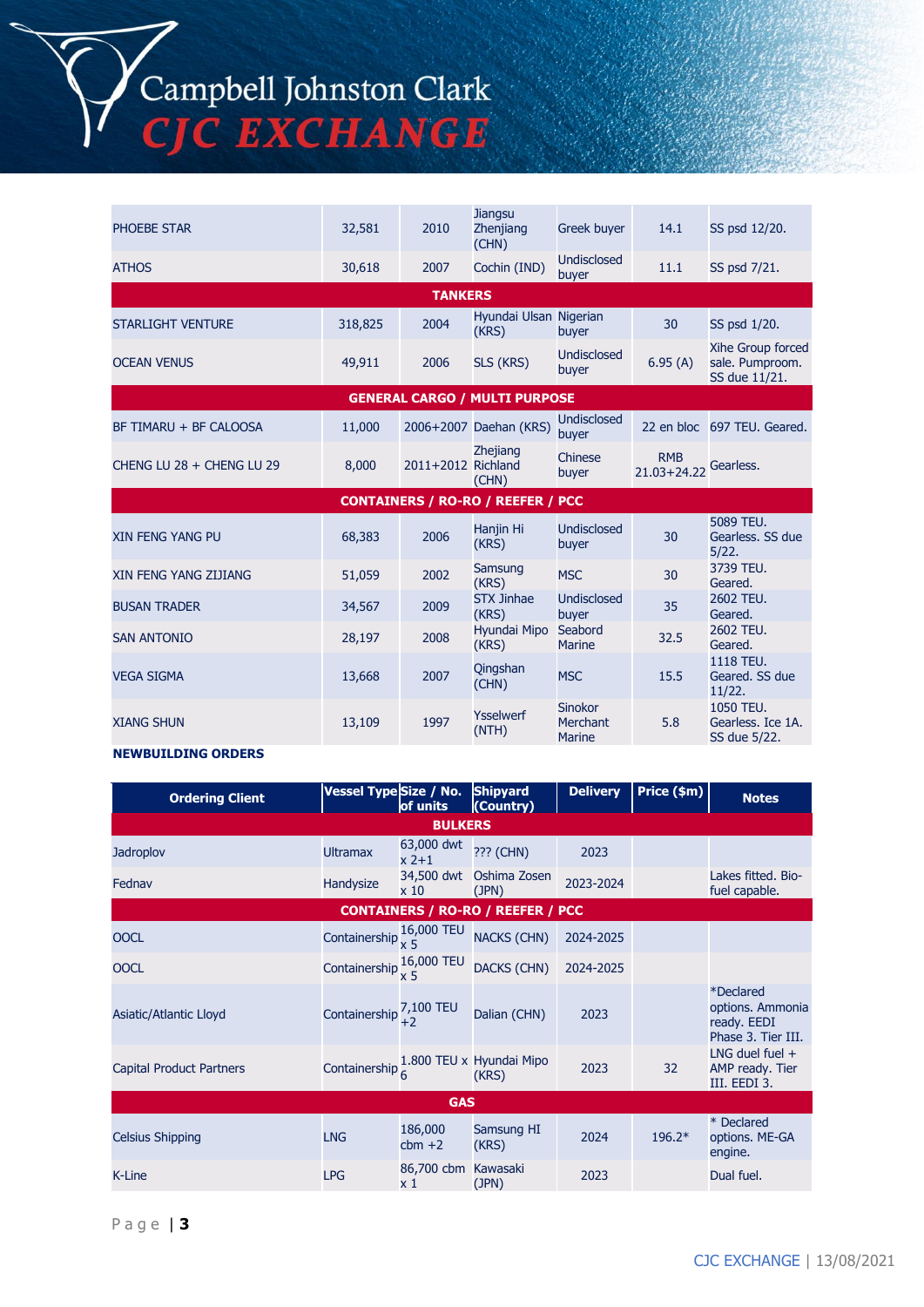# Campbell Johnston Clark C EXCHANGE

| <b>Hyundai Glovis</b>                               | <b>LPG</b>      | 86,000 cbm Hyundai<br>x <sub>2</sub> | Samho (KRS)            | 2024 |                 | Against T/C to<br>Trafigura. LPG +<br>Conventional fuel. |
|-----------------------------------------------------|-----------------|--------------------------------------|------------------------|------|-----------------|----------------------------------------------------------|
| <b>Newbuild and Second Hand Values (\$ million)</b> |                 | <b>Indices</b>                       |                        |      |                 |                                                          |
|                                                     | <b>Newbuild</b> |                                      | 5 Year Old 10 Year Old |      |                 | C.O.B<br><b>Friday</b>                                   |
| <b>Tankers</b>                                      |                 |                                      |                        |      |                 |                                                          |
| <b>VLCC</b>                                         | 103             | 72                                   | 48                     |      | <b>BDI</b>      | 3944                                                     |
| <b>SUEZMAX</b>                                      | 72              | 49                                   | 33                     |      |                 |                                                          |
| <b>AFRAMAX</b>                                      | 58              | 40                                   | 26                     |      |                 | 109.84                                                   |
| <b>MR</b>                                           | 39              | 28                                   | 19                     |      | \$/Yen          |                                                          |
| <b>Bulkers</b>                                      |                 |                                      |                        |      | <b>VLCC</b>     |                                                          |
| <b>CAPESIZE</b>                                     | $60^{\circ}$    | 39                                   | 33.5                   |      | AG/East         | 35                                                       |
| KAMSARMAX / PANAMAX                                 | $35^{\wedge}$   | 32k                                  | 23k/21.5p              |      | <b>TD3 (WS)</b> |                                                          |
| <b>ULTRAMAX / SUPRAMAX</b>                          | $33.5^{\circ}$  | 30 <sub>u</sub>                      | 21s                    |      |                 |                                                          |
| <b>HANDYSIZE</b>                                    | $28.5^{\circ}$  | 25                                   | 18.5                   |      |                 |                                                          |
|                                                     |                 |                                      |                        |      |                 |                                                          |

 $^{\wedge}$ =Chinese price (otherwise based upon Japanese / Korean country of build)

*This report has been produced for general information and is not a replacement for specific advice. While the market information is believed to be reasonably accurate, it is by its nature subject to limited audits and validations. No responsibility can be accepted for any errors or any consequences arising therefrom. No part of the report may be reproduced or circulated without our prior written approval. © E.A. Gibson Shipbrokers Ltd 2021.*

# CJC Market News



Campbell Johnston Clark (CJC) is a medium-sized international law firm advising on all aspects of the shipping sector, from ship finance to dry shipping and comprehensive casualty handling, and all that happens in between. Today, we Campbell Johnston Clark have offices in London, Newcastle, Singapore and Miami.

# **Strikes at HMM pose further threat for supply chains**



The Seoul-based shipping company HMM (one of Asia's biggest shipping giants), are set to disrupt global supply chains after the company's labour union voted in favour of a strike. Workers are demanding pay rises after a considerable increase in company profits. Record operating profits of Won2.4tn (\$2.1bn) in the first half of this year were recorded, comparing with Won136.7bn the year prior.

With the union rejecting an 8% increase and a bonus of six months' salary, an HMM spokesperson stated workers were demanding the company normalise their pay. The company wants to gradually increase the pay level, despite no wage increase in the past eight years.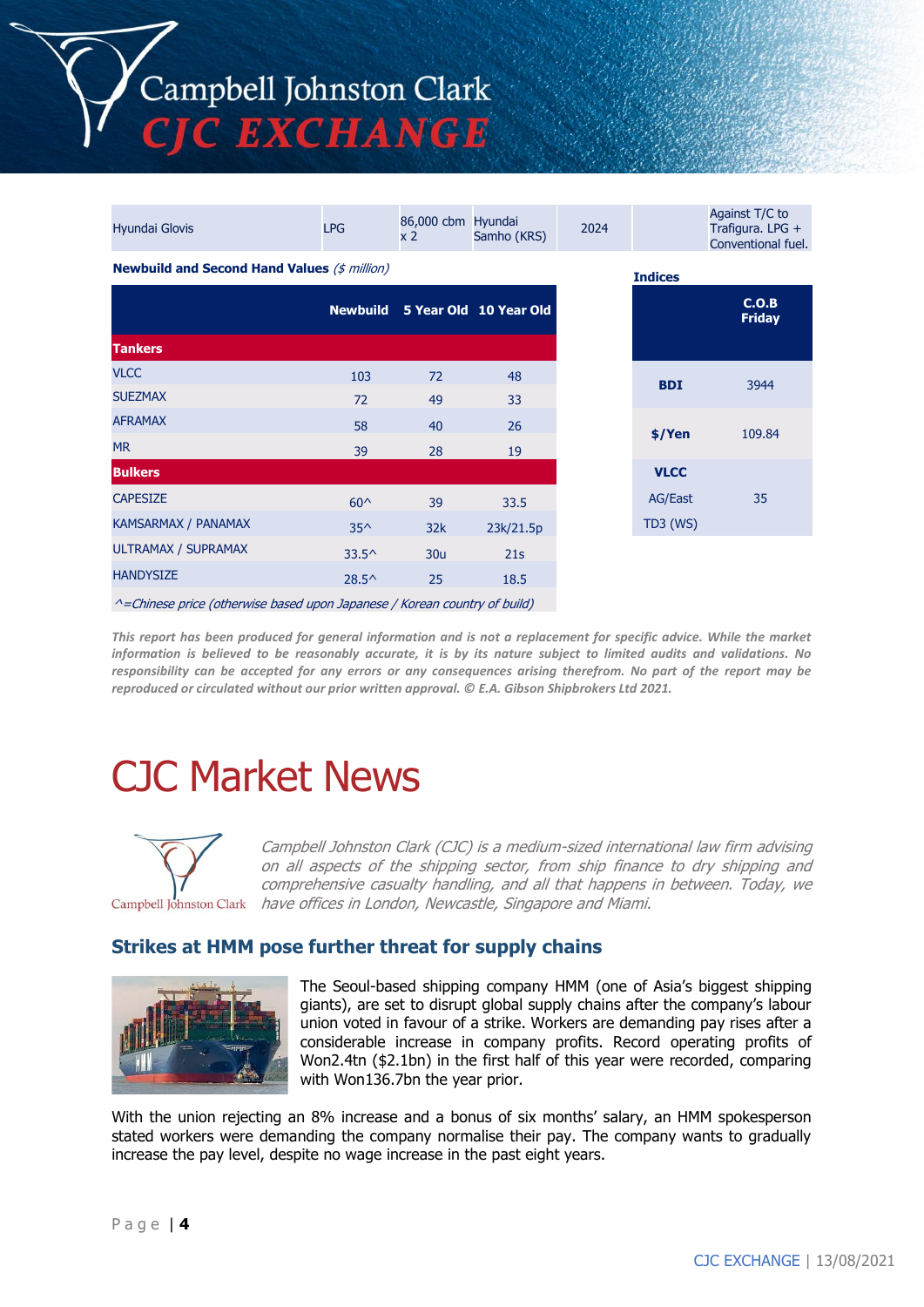

A strike would damage the global tech and auto supply chains; already struggling due to material and parts shortages coincided with bottlenecks at ports related to pandemic restrictions and staffing shortfalls. Closures at Chinese ports in the past year, which is set to rattle international trade into next year, echoes the severity of such disruption.

As observed by Uhm Kyung-ah, an analyst at Shinyoung Securities, "If they actually go on strike, it will create knock-on effects on international shipping,". For HMM and it's shipping alliances, they have estimated a three-week strike would result in operating losses of \$580m.

HMM are hopeful strikes will be avoided by further talks with the union "to avoid turmoil in ocean shipping".

# **The IUMI Conference starts on the 2th of September 2021!**



One of the biggest meet-up events of the marine insurance industry, the International Union of Marine Insurance Conference or … just the IUMI Conference will take place between 02 and 15 September 2021 in Seoul, South Korea. The Conference will be 'Seoul-less' in the sense that it will be in virtual format due to the continuing uncertainty surrounding the globally-imposed travel and social restrictions. This is the second time after Stockholm

that the IUMI committee decided to follow the virtual format. The 2021 Conference will offer 10 workshops over 2 weeks, with each workshop repeated morning and afternoon for the convenience of those living in difference time zones. The IUMI conference offers great insights into key topics for the delegates and a wide range of digital networking opportunities. The IUMI committee may consider switching to hybrid format where future IUMI conferences might be held both physically and virtually in the future.

The reason why Seoul was chosen for 2021 was mainly due to the history and strategic position of Korea in the maritime industry. Korea is world's biggest shipbuilder in terms of order volume and the ninth-largest player in terms of trade as of 2019, and it is steadily expanding its investment to further the advancement of the maritime industry. In addition, Korea's marine insurance market ranks the fourteenth in total premiums and holds significant growth potential for the global marine insurance industry.

## **Singapore offers Covid-19 vaccines to non-resident foreign seafarers**



Senior Minister of State for Transport, Mr Chee Hong Tat, announced in his speech at the International Safety@Sea Week that eligible nonresident foreign sea crew in Singapore will be offered Covid-19 vaccinations.

Those eligible for the programme, called Sea Crew Vaccination Initiative or "SEAVAX", covers non-resident foreign seafarers who are working in the Singapore Port for a prolonged duration, reported to be

more than 30 days, who work on board homeported cruise ships, ships undergoing repairs at Singapore shipyards and yachts at marines used for events, cruises and private charter. Additionally, sea crew working on board fishing vessels, ship supply vessels and regional ferries which enter and leave Singapore waters at least once a month will also qualify.

The Minister stated that such crew will interact with the local community as part of their work and so protecting them through vaccinations will be part of the national effort for Singapore to be a Covid-19 resilient nation.